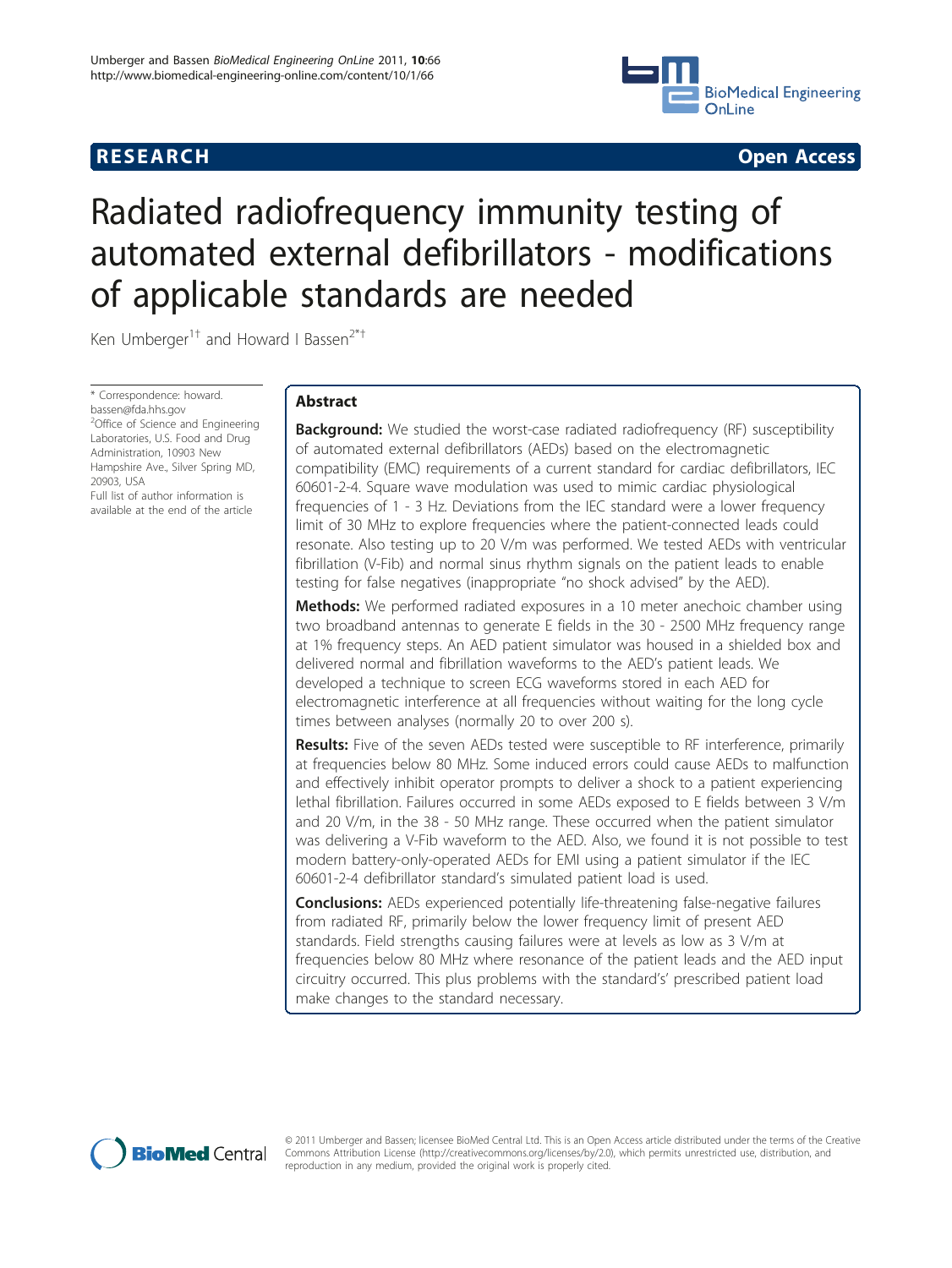# Background

An AED is a portable, battery-powered electronic device that automatically diagnoses potentially life threatening irregular cardiac activity (arrhythmias) in a patient, such as ventricular fibrillation (V-Fib) and ventricular tachycardia (VT). Analysis of arrhythmias is done by monitoring the millivolt-level electrocardiographic (ECG) voltage on the patient's chest with two external electrodes (pads). The AED is able to identify and treat some arrhythmias by signaling the operator of the AED to initiate a high-voltage shock (therapy) to the patient by pressing one or more buttons. Ventricular fibrillation is a condition in which there is uncoordinated electrical propagation in the cardiac muscle of the ventricles. This chaotic electrical activity leads to inefficient contraction of the heart and a loss of blood flow to the brain and the rest of the body. Due to the lack of blood flow in the brain, irreversible brain damage and death can occur in just 5 minutes. Sudden cardiac arrest from V-Fib causes several hundred thousand deaths per year in the United States alone [[1\]](#page-14-0).

An AED's circuitry consists of three major subsystems: 1) Sensing, 2) Analysis and control, and 3) Shocking. The sensing subsystem contains the following to detect ECG data from the patient: two conductive wire leads attached to two separate electrodes (pads), analog electronics (usually consisting of a low-noise low-frequency amplifier and bandpass filter of less than 20 Hz), a high-voltage protection device, and an analog-to-digital (A-to-D) converter. The analysis and control subsystem contains signal processing hardware and software to analyze heart rhythm, a microprocessor to manage all operations of the device, memory for storage of data (ECG measurements, diagnosis and therapy delivery all vs. absolute time. Also included are a voice command generator, audio amplifier and speaker, and digital communications interface to download recorded data to a computer for display and printout of data. The shocking subsystem contains high-voltage charging circuitry, energy storage capacitors, and battery management and power conversion circuitry.

The following is the normal sequence of events that is performed automatically by typical AEDs once the electrodes are placed on the patient's chest. (1) A test is performed to determine if the electrodes were placed properly. If the impedance is not below around 200-300  $\Omega$ , the device prompts the operator to check the electrodes (pads). After a satisfactory pad check, the analysis begins. (2) ECG heart rhythm is analyzed for approximately 4 to 10 s; (3) The device decides if a shockable rhythm, i.e., VT or VF is present; (4) If a shock is advised, the high-voltage capacitor is charged; (5) A voice prompt is issued to the operator to push the shock button; (6) The operator must manually push a button on the AED to deliver a shock; (7) If the button is not pushed within a certain time frame, then the high-voltage capacitor is discharged automatically without shocking the patient; (8) If a non-shockable rhythm is detected, the AED issues voice prompt to perform CPR. This complete cycle can take from 20 s to over 2 minutes depending on the make and model of the AED.

# EMI issues motivating this study

We performed experimental electromagnetic interference (EMI) studies to test several commercially available AEDs for disruption of performance by radiated radiofrequency (RF) fields. This was done after learning of voluntary recalls by an AED manufacturer for EMI, after we could not obtain details about the interference. We considered the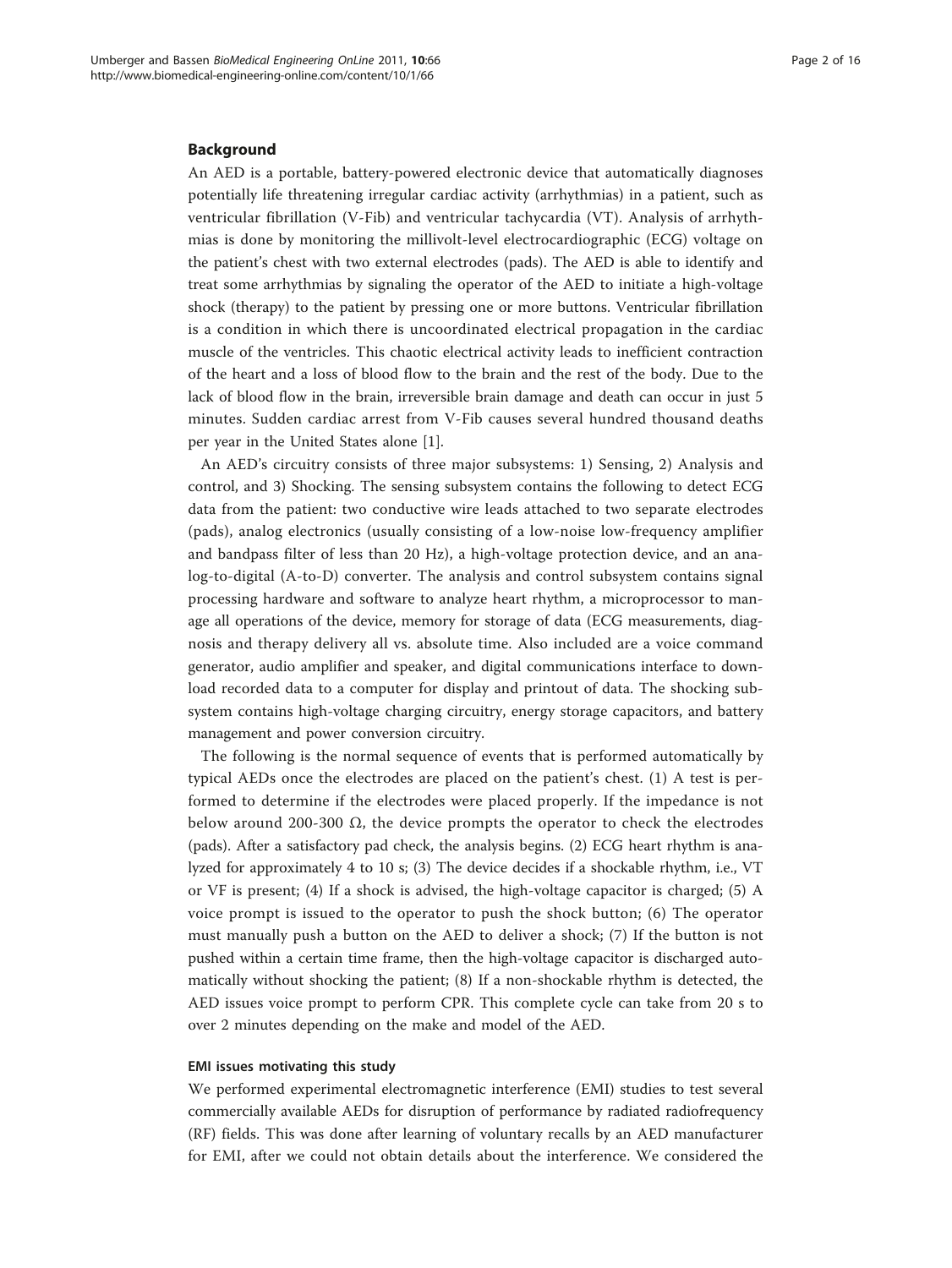potential source of radiated RF susceptibility as being due to coupling of the E fields onto the unshielded patient-connected leads of AEDs. EMI pickup from leads and external wiring is recognized by other standards and experts in EMI/EMC [\[2](#page-14-0)-[4\]](#page-15-0). These leads could couple radiated fields into the input circuits of an AED and cause EMI, potentially resulting in a malfunction.

Our initial goal was to perform standardized tests on commercially available AEDs for radiated RF interference. We wished to perform testing in accordance with AEDspecific test methods and general medical device EMC standards. Once we began this testing it became clear that we needed to explore other parameters that affected the RF immunity of these devices. Also, it became clear that there were either omissions or problems with existing AEDs and medical device EMC standards that made worstcase testing of AEDs (with their long patient-connection leads) highly problematic at frequencies where we observed the greatest EM interference. The frequencies where worst-case conditions occurred were below 80 MHz.

# Relevant AED test standards

The primary EMC standards that apply to AEDs are in IEC 60601-2-4 [[5\]](#page-15-0) and IEC 60601-1-2 [[6\]](#page-15-0). Both IEC 60601-1-2 and 60601-2-4 utilize the IEC's EMC radiated RF immunity test method standard 61000-4-3 [[7\]](#page-15-0). The 61000-4-3 standard is for testing of equipment and is not specific to medical devices. We found significant problems attempting to comply with the test requirements of the IEC 60601-2-4 standard for testing modern AEDs [[5\]](#page-15-0). None of the AEDs tested would operate (sense a simulated patient's cardiac electrical activity) under the simulated patient load requirements of the 60601-2-4 test standard. The EMC section of the IEC 60601-2-4 standard calls for radiated RF testing with no injection of simulated patient ECG signals waveforms on the patient leads (electrodes) during RF exposures. Also this EMC section calls for testing in the absence of noise (artifacts) such as those induced by cardiopulmonary resuscitation. The IEC standard for cardiac defibrillators (60601-2-4) defers to the medical device EMC standard IEC 60601-1-2-2007 for RF immunity testing below 80 MHz for defibrillators that are powered only by batteries. The 60601-1-2 standard requires testing for immunity to conducted disturbances, induced by RF fields. No radiated immunity testing is required below 80 MHz. The conducted immunity test method is specified IEC 61000-4-6 [\[8](#page-15-0)] for frequencies from 9 kHz to 80 MHz.

The simulated patient load specified in IEC 60601-2-4 presented problems. IEC 60601-2-4 specifies using 1 kΩ resistor in parallel with a 1  $\mu$ F capacitor during radiated RF immunity tests. The problem we encountered was that none of the AEDs tested would recognize a 1 k $\Omega/1$  µF load as a valid connection to a patient. The signal-input exemption, the battery-only exemption, and the simulated patient load problem required us to develop variations in the standardized test methods that could be used for AED testing to enable us to evaluate the worst-case RF immunity of these devices.

# Methods

#### **Overview**

We studied seven commercially available AEDs to determine their susceptibility to radiated RF E fields over the frequency range 30 - 2500 MHz. We performed radiated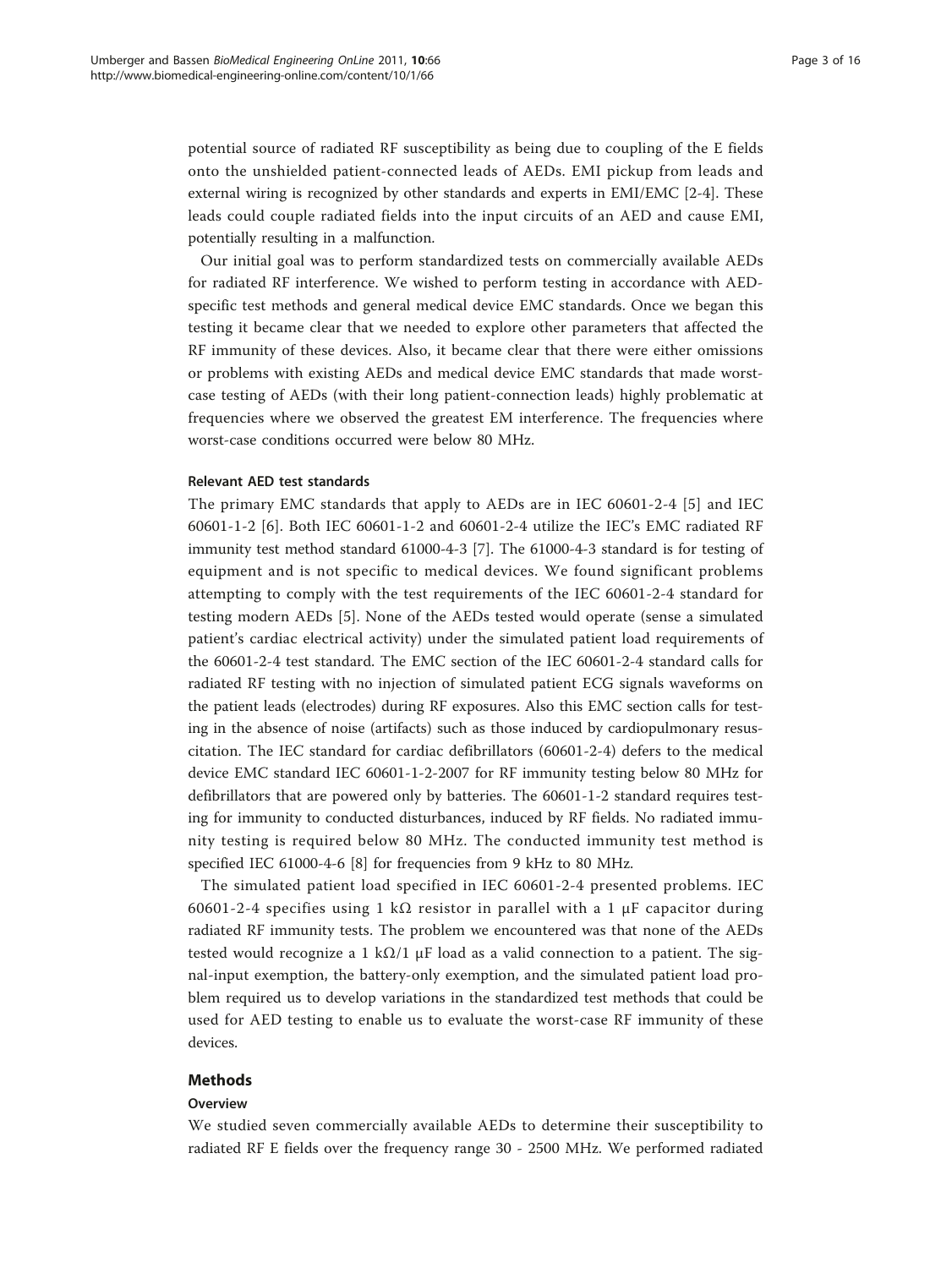exposures of AEDs in a "10 meter" fully anechoic chamber separately using two standard EMC antennas to generate 30 - 2500 MHz E fields. The AEDs were placed in a uniform test area at distances of 1.5 - 2 m from the antennas. The modifications mentioned above consisted of testing below the specified lower frequency limit of 80 MHz because we realized that radiated RF interference could occur in commercially available AEDs at frequencies from 30 to 60 MHz. A half wavelength at 80 MHz is 1.875 m and the leads were up to 132 cm each (2.64 m for the combined length of the two patient connected leads). We explored possible enhanced sensitivity due to the resonant length of the pair of leads or enhanced sensitivity due to electrically long leads resonating with the input reactance of the circuitry of the AED under test.

Another test modification we made was to use square-wave pulse-amplitude modulation (PAM) of the RF exposure signal at 1 and at 3 Hz. These two frequencies were chosen to approximately conform to the 2 Hz modulation frequency called for in the 60601-1-2 standard. Testing with both modulation frequencies was performed as follows. Once the worst-case RF carrier frequency was identified, both 1 and 3 Hz modulations were used sequentially to see which case was worse in terms of causing EMinduced failures. These modulations included the fundamental repetition frequency of normal cardiac waveforms (1-2 Hz). AEDs analyze the waveform present on their input (patient electrode leads) in order to determine if they should deliver a shock to a patient. NSR is a "healthy" ECG waveform. It has a fundamental frequency of 1-2 Hz but because of the sharp spiked nature of this natural ECG waveform, it contains many higher frequency harmonics. Ventricular tachycardia is a higher frequency waveform with a relatively strong amplitude but higher frequency than NSR. V-Fib waveforms from a patient contain significantly lower amplitudes and higher frequencies than the fundamental frequency of an NSR. We used 100% square wave amplitude modulation of our RF exposure field at frequencies of 1 to 4 Hz to stress the AED under test during our EMC testing. This is the approach specified in medical device EMC standards as discussed later in this paper.

# Exposure system

We designed a computer-automated exposure system in a "10 meter" fully anechoic chamber (TDK- Cedar Park, TX) and exposed devices using 1% frequency steps from 30 to 2500 MHz. Below 1000 MHz the field was uniform within 6 dB over a plane of 1.5 m  $\times$  1.5 m with no device under test present in the plane (Figure [1\)](#page-4-0). The chamber was completely lined with ferrite tile absorber and covered with carbon-loaded plastic absorber (45 cm wedge construction). The bottom edge of the uniform field zone in this plane was 102 cm above the anechoic chamber's floor, and it was a vertical plane with an area of 1.5 m  $\times$  1.5 m as described in IEC 61000-4-3. We deviated from the IEC test method in order to produce a uniform field down to 30 MHz as follows: We used a chamber with an anechoic floor, rather than the conductive ground plane specified in the IEC standard. This did not affect the validity of our tests since we produced the same "uniform exposure field" that is specified in the IEC standard. This was verified by exposure field calibration (see below).

For the lower end of our test frequency range (30 - 100 MHz), we used a "biconilog" antenna (ETS model 3141, Austin, TX 78758 US). This antenna combined a log periodic antenna with a biconical dipole to provide broadband coverage from 30 - 1000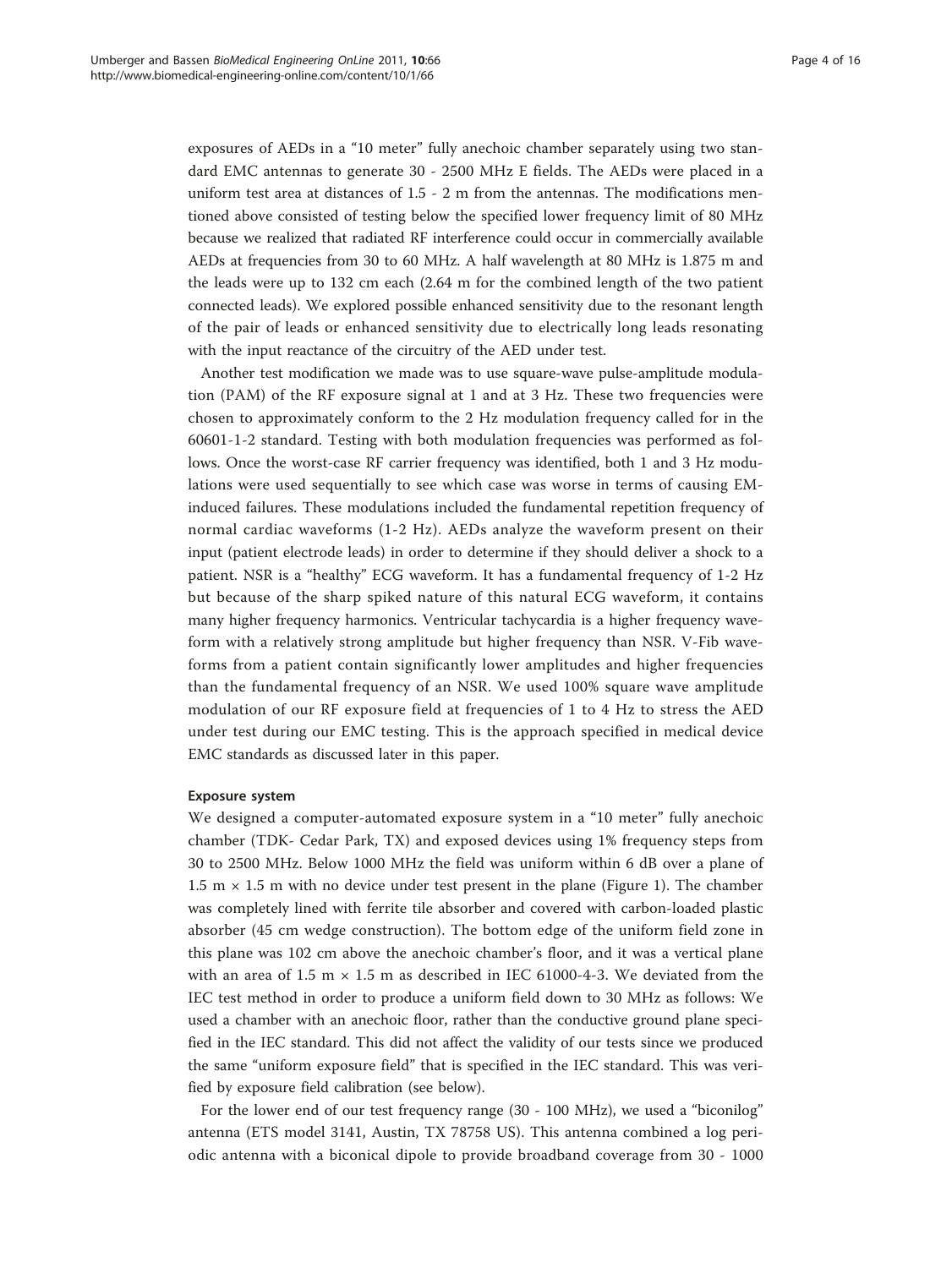<span id="page-4-0"></span>

MHz. The lower frequency limit was chosen because our antenna and the amplifier that drove it were unable to operate below approximately 30 MHz. No other low frequency antennas were available that could provide both the required field strengths and the uniformity of the fields in our chamber. At frequencies below 100 MHz we used this antenna as a biconical dipole by orienting the "eggbeater" dipole elements closest to the AED and pointing the log periodic section away from the AED under test. From 100 - 1000 MHz the biconilog antenna was used in its normal configuration. From 1000 - 2500 MHz we used an ETS Lindgren model 3115 Double Ridge Horn antenna in its normal configuration to expose nine regions ("windows") to verify uniformity in the exposure plane. We used a synthesized signal generator (Agilent Digital RF Signal generator E4432B, Santa Clara CA 95051) controlled by a personal computer to produce the RF signal. The RF signals were amplified by the following devices. From 30 to 100 MHz we used an Instruments for Industry M406 Amplifier (Ronkonkoma N.Y.). From 100 to 400 MHz we used an ENI model 5100. From 400 to 1000 MHz we used an ENI model 6100 Amplifier (Rochester N.Y.). From 1000 to 2500 MHz we used an Ophir model 5163 Amplifier (Los Angeles, CA).

We developed custom EMC control software to semi-automatically perform all calibration and testing operations once the operating parameters were chosen by the operator. A laptop personal computer controlled the system hardware via custom software programmed in LabVIEW with a combination of GPIB and USB interfaces. The LabVIEW graphical user interface (GUI) provided control of the following parameters: signal power to the amplifier (and antenna), signal frequency, square-wave modulation frequency of the RF signal, E-field measurements from probes in the anechoic chamber, forward power, reflected power, and if needed, digital oscilloscope measurements.

# Exposure field calibration and generation

From 30 to 1000 MHz a field calibration was performed to confirm a uniform E field level at all frequencies and at all 16 points in the exposure area. Above 1000 MHz we measured points in 9 locations, each  $0.5 \times 0.5$  m in the 1.5 m  $\times$  1.5 m plane. Frequency was stepped in 1% increments. The maximum variation for the E field at any of the 16 points was 6 dB at each frequency. This was measured with isotropic E field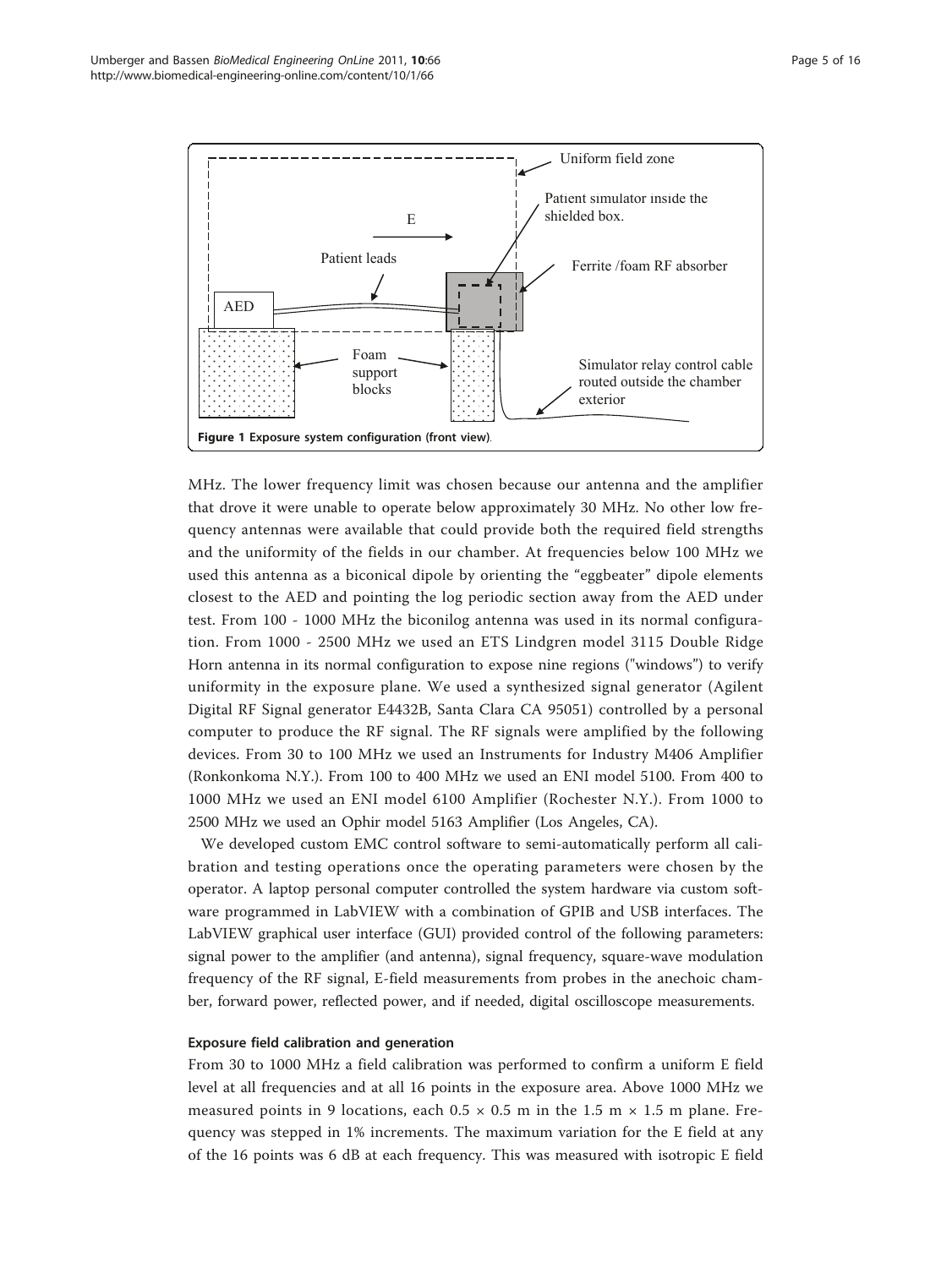probes (ETS-Lindgren HI-6105, Cedar Park, TX 78613 US) linked via fiber optics to a remote field strength readout from ETS-Lindgren (model HI-6100) outside the anechoic chamber. The probe was placed individually at each of 16 points (9 points for 1000-2500 MHz) and readings were taken of the E field components at each of the 450 frequencies from 30 - 2500 MHz. Horizontal polarization was used for most exposures to achieve the maximum effect of interference to the horizontally oriented patient leads. The E field level in the exposure area was adjusted at each frequency to the desired level by the software controlling the signal generator output level.

#### AED patient simulator

We designed an RF-compatible patient simulator (AED tester) to deliver normal and fibrillation waveforms to the AED during RF exposure testing. We used two Delta 1500 Automated External Defibrillator Analyzers connected in a special configuration (Netech Corporation 110 Toledo Street, Farmingdale, NY 11735 U.S.) applying various ECG waveforms to the AED under test. This analyzer/tester can generate three standard ECG waveforms at amplitudes identical to those from actual patients. Its low output impedance (50 Ω) is designed to deliver the same voltage to the sensing circuitry of an AED as the case when the AED is connected to a person being assessed for V-Fib.

The waveforms are NSR, ventricular tachycardia (VT), and VF. One Delta Analyzer was set to continuously output an NSR waveform while the other Delta Analyzer was set to output a V-fib waveform. We used an electromechanical relay to remotely switch one of the two Delta Analyzer outputs to the leads of the AED under test. The two Delta Analyzers and the relay were mounted inside a metallic shielded box (35 cm × 30 cm  $\times$  6 cm) with a continuous-hinged door to minimize interference of the Delta Analyzers from radiated RF fields. The relay was switched remotely by applying a DC voltage via a shielded cable that was oriented perpendicular to the exposure E field. The AED leads were terminated in a 50  $\Omega$  resistor that was mounted immediately outside the shielded box. All connections into and out of the shielded box were filtered through 5000 pF high-voltage feedthrough capacitors. The shielded box was placed behind a panel of ferrite anechoic absorber (61  $\times$  61 cm) to minimize reflections from the box. The entire setup is shown in Figure [2](#page-6-0). The entire system was tested and found not to alter the field uniformity over the frequency range.

## Audio prompt monitoring

During the exposure, audio from voice prompts generated by the AED were monitored acoustically with a plastic funnel placed approximately 100 cm from the AED. The funnel neck was attached to a rubber hose that was routed out of the anechoic chamber and into a small microphone. This avoided EMI in the microphone, its cables, and the audio amplifier fed by the microphone. The AED's voice commands such as "analyzing heart rhythm", "waiting for shock", "shock advised", and "start CPR" were used by test personnel to start RF exposure during the analysis mode or to hear warnings (e.g., "check the pads", "motion detected").

# Devices tested

Seven different models of AEDs were purchased either new or used. Their relatively low cost (\$1000 - \$2000) when new would make them likely candidates for home and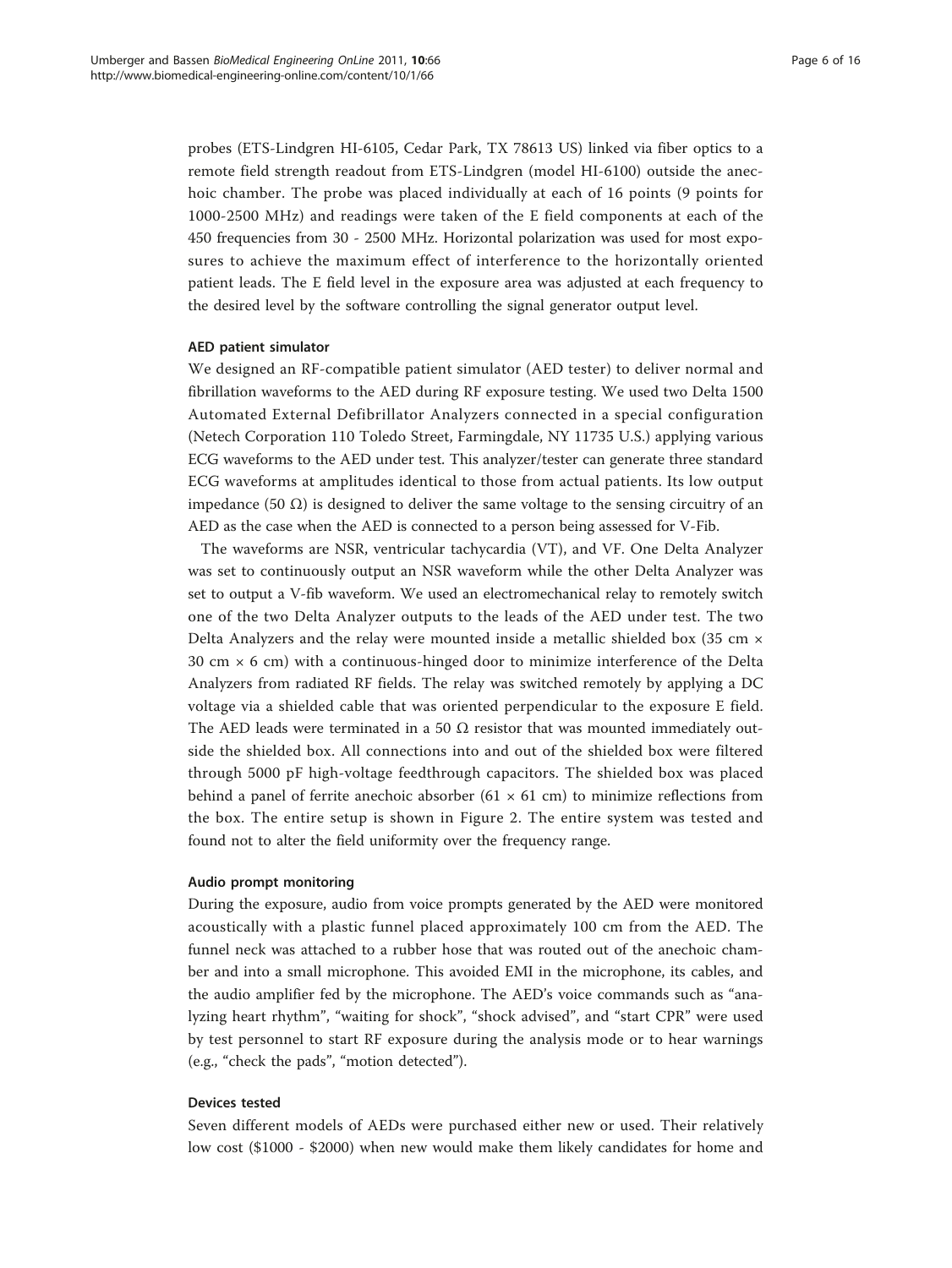<span id="page-6-0"></span>

Public Access Defibrillator (PAD) use. Each was from a different manufacturer, providing a cross section of device designs for testing. All were battery powered with no provision for external power connections. All devices issued audio prompts to the operator and some had a text message or lights on the panel to display instructions to the operator for the next step to perform, such as a flashing light to indicate the button to push to initiate a shock or lights that highlighted a graphic on the face of the device to identify the action expected by the operator. The devices tested are listed in Table 1 with the manufacturers' names omitted. The CPR cycle times are listed to show how much time it adds to the total operating cycle from analysis to CPR and back to analysis again. The lead length is also listed to provide a reference point for considering wavelength resonance (as discussed in the results section).

# Radiated RF immunity testing

Radiated RF immunity testing was performed on each AED in the uniform field area (horizontal polarization) with its patient leads stretched horizontally and connected to the patient simulator inside the shielded box. Testing was done over the 30 - 2500 MHz range at 1% steps requiring over 450 test frequencies. We exposed each AED under test to each of the test frequencies for only 1 - 3 s (dwell time) before going on to the next frequency during the "screening test." This special test (described in more detail below) used unique methods to evaluate the AED's instantaneous response to RF voltages induced on its ECG monitoring circuitry. If we exposed each of the AEDs to each test frequency during the AED's analyze phase (the most critical function of an AED) and waited for a response, a much more lengthy series of tests would be

| Device ID    | Lead length (cm) | CPR cycle time (s) |  |
|--------------|------------------|--------------------|--|
| AED1         | 115              | 20                 |  |
| AED2         | 95               | >120               |  |
| AED3         | 101              | 20                 |  |
| AED4         | 132              | 60                 |  |
| AED5         | 128              | 90                 |  |
| AED6         | 115              | 20                 |  |
| AED7<br>____ | 118              | 60                 |  |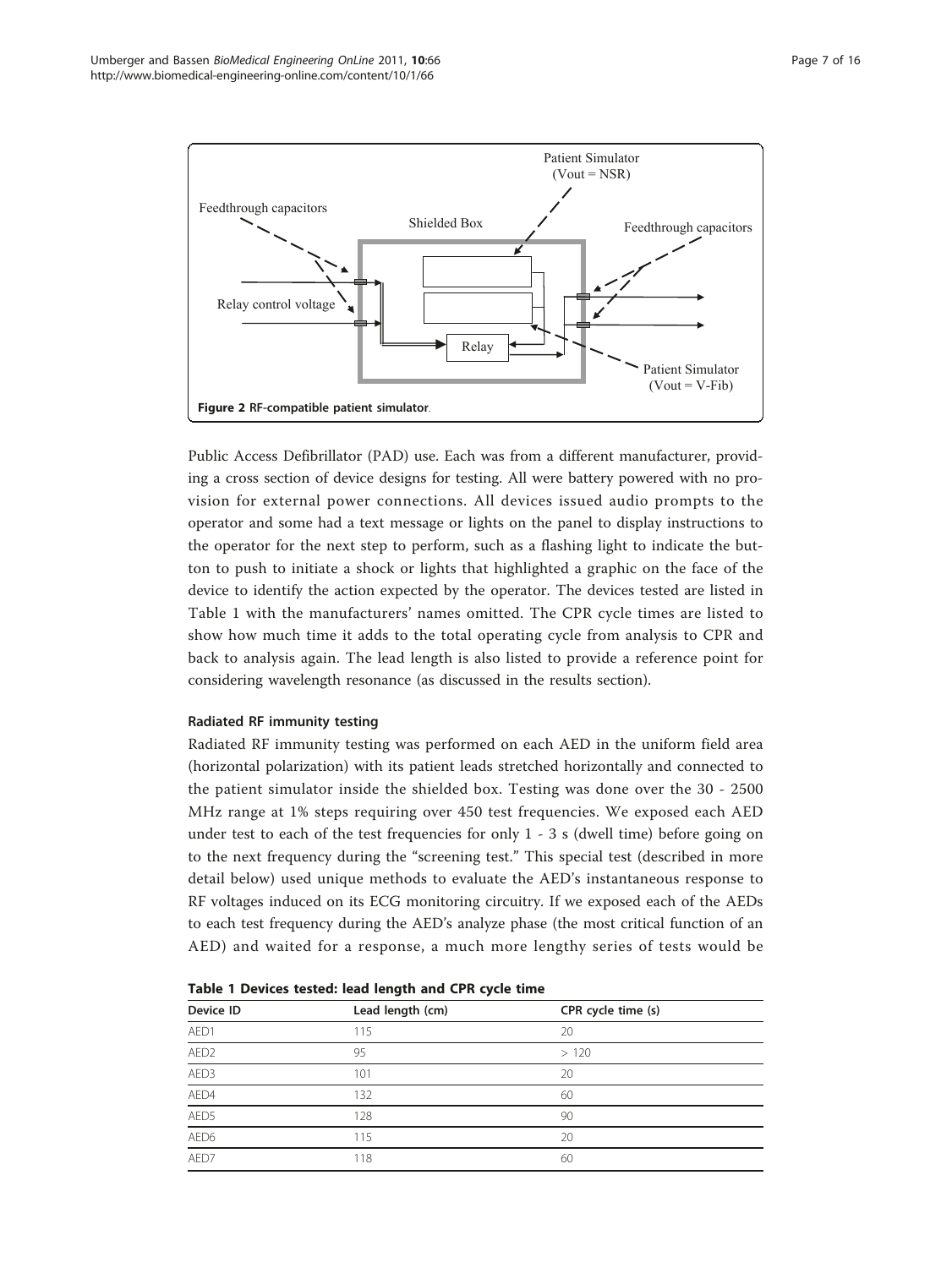required. By using the screening test we avoided testing during the long period that AEDs require to make a shock decision (20 - 200 s or longer). Consideration of battery life and the volume of data to analyze for EMI led to the decision to perform the "screening test". This test identified an AED's susceptibility to EMI in terms of RF frequencies and amplitude modulations. The screening test for each AED involved stepping through the full frequency range (using square-wave-modulated RF) and dwelling 1 to 3 s per step while the device cycled through all modes. AED reactions to RF were not monitored by wires. They were monitored by examining stored ECG data after the AED was exposed to a sequence of all RF frequencies and it was removed from the anechoic chamber. The AED's internal software stored ECG waveforms detected by the AED's leads, the time of day, any diagnostic and test data including records of operator-warning messages that were sent to the voice output system of the AED. After exposure was completed and the AED was removed from the anechoic chamber, the stored ECG was downloaded to another computer and printed out for manual analysis.

In addition to the data recorded from the AED under test, we recorded a time stamp in the RF exposure data. This was done via software in the RF exposure system that controlled the RF signal that was sent to the antenna in the anechoic chamber. This tagged each exposure frequency step with a time of day. This was used to correlate the exposure field's RF frequency to the time of day on the ECG record. This required that the time in the exposure computer and the AED under test be synchronized before starting testing. All the AEDs resolved time to at least one second; however, some could not be set as accurately to the same absolute time as the RF exposure control computer. One particular AED was very difficult to set to absolute time better than to the nearest minute. In that particular AED, we started exposing at a frequency know to generate "noise" (distortion) that was visible on the ECG (possible interference). The start of "noise" was used to synchronize the data. Another AED only recorded elapsed time from power ON of the device. For that unit, we used a feature in the software controlling the RF exposure computer. This feature was a start test button that allowed us to synchronize the RF exposure data to the elapsed time recording of the AED.

After synchronization of the time stamps on the AED data, the ECG record was analyzed for any anomalies in the recorded waveform indicating interference from the pulsed RF. For a first pass using screening-test data, we looked for qualitative changes in the spiked shape of a clean NSR waveform fed from the patient simulator (Figure [3](#page-8-0)) vs. the square wave shape of an EMI-induced distortion. The time stamps were compared to determine what frequency of interference was showing up in the ECG. Frequencies were marked on the printed ECG and relative amplitude of the ECG data was noted. In order to identify potential EMI by reviewing the recorded ECG waveforms, we looked for qualitative changes in the spiked shape of a clean NSR waveform. This clean waveform was fed from the patient simulator (Figure [3\)](#page-8-0). It is distinct from the square wave shape of an EMI-induced distortion in the ECG. The square wave shape is due to the pulsed modulation we imposed on the RF field. As seen in Figure [3,](#page-8-0) changing the RF exposure frequency slightly created a significant increase or decrease in the recorded ECG shape. This indicated the probable presence or absence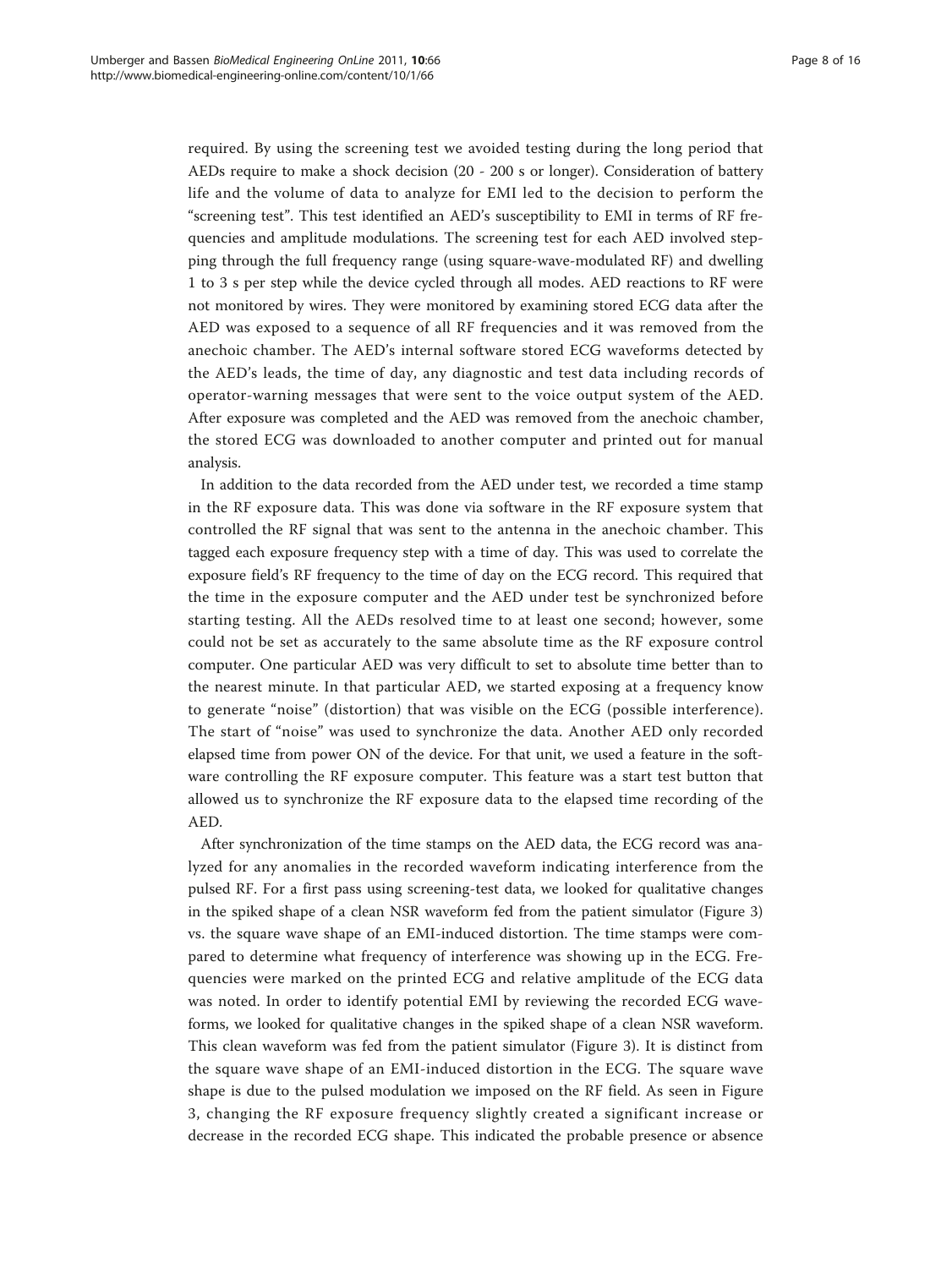<span id="page-8-0"></span>

of EMI. Later we used longer durations to expose AEDs at the particular frequencies identified in the screening test as probably causing EMI.

This was done to rapidly identify the frequencies that were likely to cause EMI .at field strengths of as low as  $3 \text{ V/m}$  up to  $20 \text{ V/m}$ . The range of frequencies where the interfering RF was measureable in the ECG was noted for retesting later. This screening test drastically reduced test time yet identified most possible EMI problems. Later, testing in a narrow frequency range or at single frequencies was performed while the AED under test was in the analysis mode since that is the time a decision is made concerning shock therapy.

During exposure, the patient simulator was set to deliver an ECG waveform (NSR or V-Fib) depending on the modulation frequency imposed on the RF exposure field. For example, if NSR was being applied, a square-wave modulation frequency of 3 - 4 Hz was used to simulate fibrillation. If V-Fib was delivered by the patient simulator, then 1 Hz square-wave modulation was used to simulate a normal 60 beats per minute heart rhythm. We did not test AEDs with the patient simulator set to generate VTAC waveforms. We did not have the resources to perform our detailed protocol for this "intermediate" risk condition on seven AEDs, each tested at over 450 frequencies. We believe that testing for the two bounding conditions (worst-case/best case) of V-Fib and NSR were sufficient to identify EMI vulnerabilities of each AED.

# EMI failure conditions studied

During the analysis and pre-shock stages of operation we looked at the stored ECG data after exposure for the following problems. All of these conditions are serious, either resulting in no resuscitation of the patient or in the delivery of a shock when not warranted. Krauthamer [\[9\]](#page-15-0) defines "false positive" and "false negative" outcomes for AEDs as follows. False Negative is defined as no shock advised when a patient has a "shockable rhythm" (i.e. V-Fib), and False Positive condition occurred if a Normal Sinus Rhythm (NSR) was present at the patient electrodes, but EMI caused the AED to advise a shock to be delivered. For our tests the following were observed. A False Negative condition occurred when V-Fib was present but not recognized by an AED and no shock was advised. A False Positive occurred when NSR was applied to the patient electrodes, but interference from 3 Hz pulsed RF caused the AED to recommend "shock advised". We tested AEDs with the patient simulator set to generate V-Fib, and in a separate test, with the simulator set to generate NSR waveforms.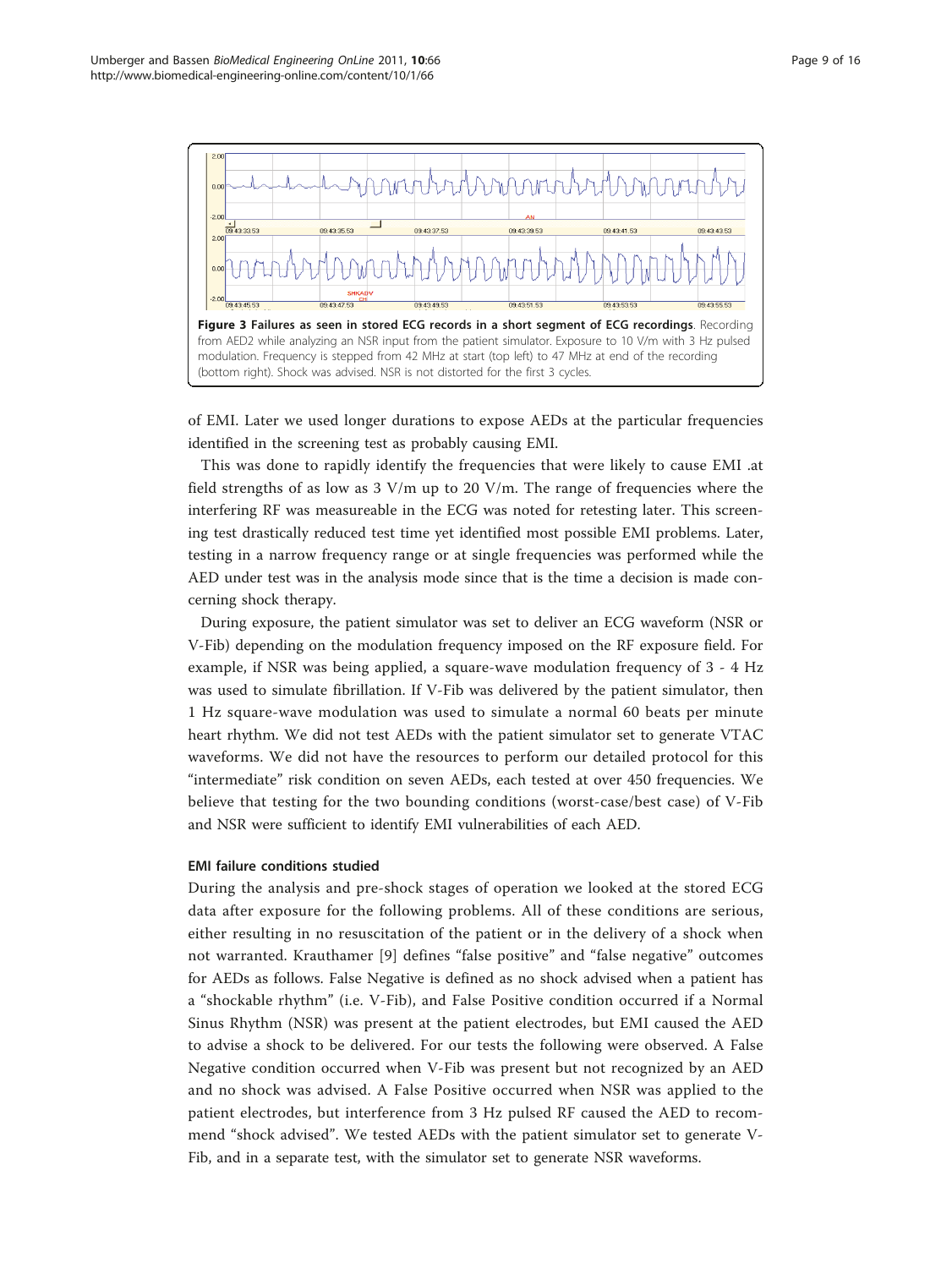Another common type of false negative condition was when the AED incorrectly identified EMI as patient movement or poor electrode contact with the patient. Then the AED would not analyze the patient's condition while interference was present, preventing a shock to be advised if V-Fib were to be present.

# Results

The screening test provided valuable information. As seen in Figure [3](#page-8-0), changing the RF exposure frequency slightly resulted in a significant increase or decrease in the recorded ECG shape. This indicated the probable presence or absence of EMI. Later we used longer durations to expose at certain frequencies identified as probably causing EMI. Little interference was seen for most AEDs above 80 MHz because of the RF voltages on the input of the AED under test were not sufficiently large enough to induce interference. RF voltages induced on a pair of wires (the patient leads) by a uniform electric field are independent of frequency except as follows. At certain frequencies we observed interference in certain AEDs. This interference was observed in the form of distortion (noise) in the stored ECG waveforms at certain exposure frequencies. This was due to increased RF voltage pickup in the AED input circuitry. This increased pickup is believed to be due to resonances of the leads in combination with the AED input impedance. The stored ECG data recorded during exposure to "non resonant" frequencies provided a baseline to compare with frequencies where distortion occurred due to higher RF voltages induced into the AED.

We exposed devices at their most sensitive frequencies as determined in the screening tests to see how the RF affected the decision mode of an AED. It was expected that problems would occur primarily during the analysis mode. The effects we evaluated are listed above in the section on EMI failure conditions studied. This was intended to see if an AED would accurately analyze the heart rhythm and correctly advise either to shock or not to shock based on the waveform it was processing. The AEDs had the following problematic responses to radiated RF exposure during screening tests and/or full tests with both V-Fib and NSR waveforms from the patient simulator applied to the AED. False positive - when NSR was applied by the patient simulator and during RF exposure, the AED advised to shock patient. False negative when V-Fib was applied by the patient simulator and during RF exposure, the AED did not advise to shock the patient. Other failures resulted in halting of an analysis, in turn resulting in false negative or false positive responses, depending on the input waveform. Voice-prompt responses included: "Pads not connected", "check pads", "connect electrodes to patient", "Motion detected", "stop moving the patient", and "interference detected". Each of these indicated that the AED was seeing interference of some sort and could not determine if the electrodes were attached to a patient. This caused the AED to halt or delay analysis until cessation of EM exposure. This would have resulted in a delay or lack of therapy to the patent, which could have potentially fatal effects.

The failures discovered when we performed screening tests (post-exposure evaluation of stored ECG and other records) as well as failures during real-time audio monitoring are presented in Tables [2, 3](#page-10-0), [4, 5](#page-11-0), [6, 7](#page-12-0), &[8](#page-13-0) Figure [3](#page-8-0) and [4](#page-13-0). Note that AED2's failure at the low value of 3 V/m highlights the error of the allowances specified in IEC 60601-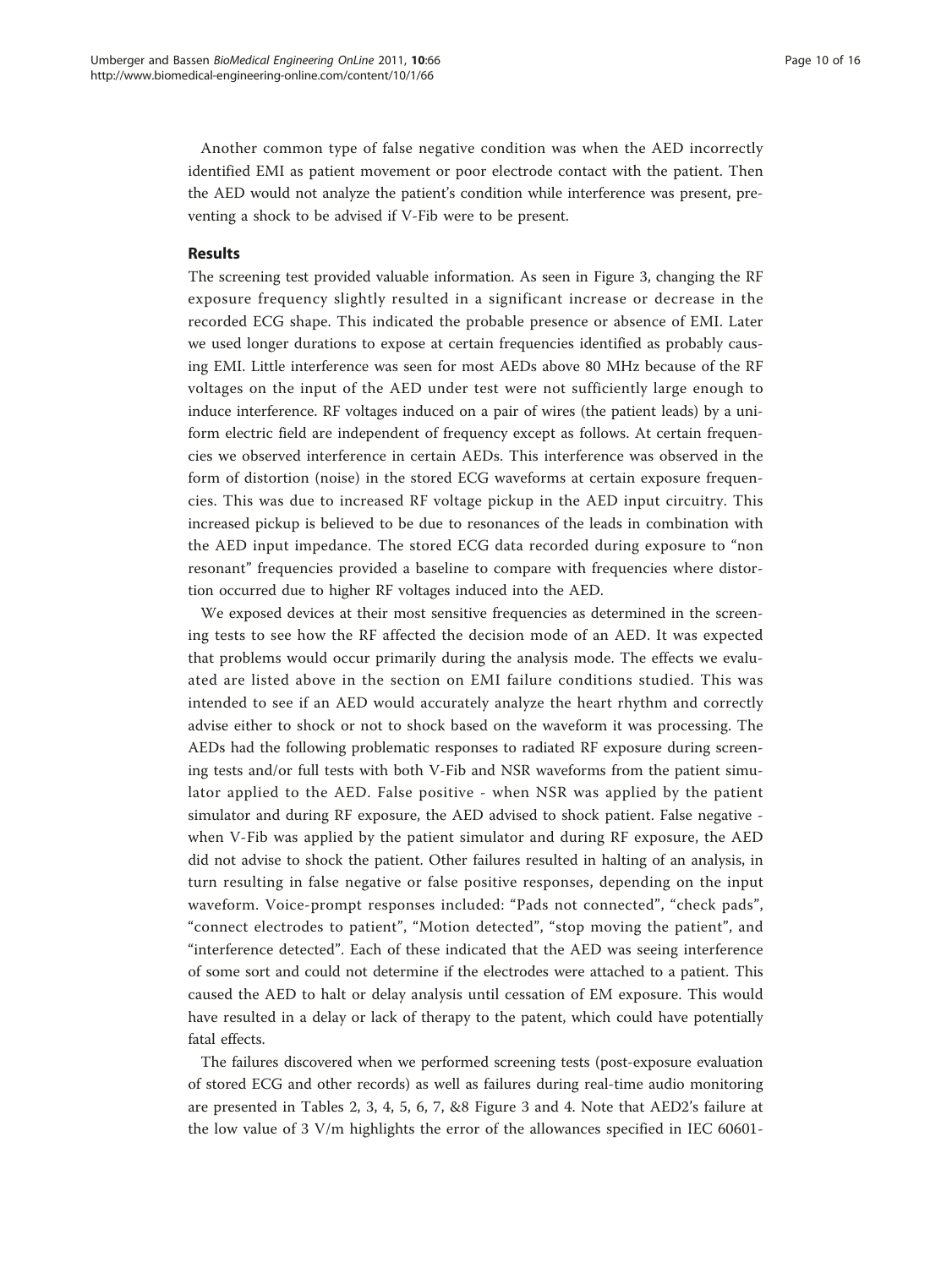|                              | נטומנטו נוכטנט ונשבת 4 טומונו       |                                                                |                                 |                                           |                                                                                                                           |                                                                                                                                           |
|------------------------------|-------------------------------------|----------------------------------------------------------------|---------------------------------|-------------------------------------------|---------------------------------------------------------------------------------------------------------------------------|-------------------------------------------------------------------------------------------------------------------------------------------|
| <b>Device</b><br>designation | Type of<br>interference<br>observed | Field<br>strength<br>for<br>worst-<br>case<br>failure<br>(V/m) | Modulation<br>(Hz)              | Frequency<br>range of<br>failure<br>(MHz) | Device's<br>behavior<br>(Observations<br>from user<br>standpoint)                                                         | <b>Notes</b>                                                                                                                              |
| AED1                         | False<br>negative                   | 13                                                             | 1 Hz pulsed<br>(square<br>wave) | 39-44                                     | Verbal<br>response to<br>fibrillation: "No<br>shock advised"                                                              | V-Fib applied - no<br>shock advised.<br>Interference caused<br>distorted ECG; analyzed<br>as NSR. Analysis delayed<br>during RF exposure. |
| AED1                         | False positive 20                   |                                                                | 4 Hz pulsed<br>(square<br>wave) | 50 (single<br>frequency<br>test)          | After analysis<br>AED audio<br>prompt:<br>"Shock advised"<br>and "shock<br>advised"<br>appeared in<br>the ECG<br>printout | NSR applied but shock<br>advised.<br>Interference masked the<br>normal heart rhythm at<br>a higher frequency                              |

# <span id="page-10-0"></span>Table 2 AED1 tests results

2-4. Also, 60601-1-2 specifies a radiated RF immunity of 10 V/m for life-supporting devices.

# **Discussion**

We identified several technical limitations or issues in the requirements or test methods of present standards for EMC testing of AEDs. These problems involve allowances from conducted RF immunity testing at frequencies below 80 MHz as well as errors or omissions involving a patient simulator. These problems result in inadequate RF immunity testing of AEDs. The existing AED test standard [[5\]](#page-15-0) has no requirement for use of a patient simulator to deliver an ECG voltage to the AED under test while

| Table 3 AED 2 test results |  |  |  |
|----------------------------|--|--|--|
|----------------------------|--|--|--|

| <b>Device</b><br>designation | Type of<br>interference<br>observed | Field<br>strength for<br>worst-case<br>failure (V/m) | Modulation<br>(Hz)               | Frequency<br>range of<br>failure<br>(MHz) | Device's<br>behavior<br>(Observations<br>from user<br>standpoint)                                     | <b>Notes</b>                                                                                                                      |
|------------------------------|-------------------------------------|------------------------------------------------------|----------------------------------|-------------------------------------------|-------------------------------------------------------------------------------------------------------|-----------------------------------------------------------------------------------------------------------------------------------|
| AED <sub>2</sub>             | False<br>negative                   | 3                                                    | 1 Hz pulsed<br>(square<br>wave)  | 43-46                                     | Verbal response<br>after analyze<br>mode:<br>"Interference<br>detected" then<br>"No shock<br>advised" | V-Fib applied -<br>No shock advised<br>Interference 8×<br>higher amplitude<br>than normal FCG                                     |
| AED <sub>2</sub>             | False<br>negative                   | 20                                                   | 1 Hz pulsed<br>(square)<br>wave) | 300-322;<br>366-370,<br>and 900-<br>915   | Buzz was heard<br>in the audio from<br>the device.                                                    | V-Fib applied -<br>voice prompts<br>interfered by<br>buzzing sound                                                                |
| AED <sub>2</sub>             | False positive 4                    |                                                      | 3 Hz pulsed<br>(square<br>wave)  | 31-34 42-47                               | Verbal warning<br>after analyzing<br>heart rhythm:<br>"Shock advised"<br>at 47-49 MHz                 | NSR applied<br>-"shock advised"<br>RF caused spikes<br>in $FCG$<br>Interpreted as<br>fibrillation.<br>Shock canceled<br>at 34 MHz |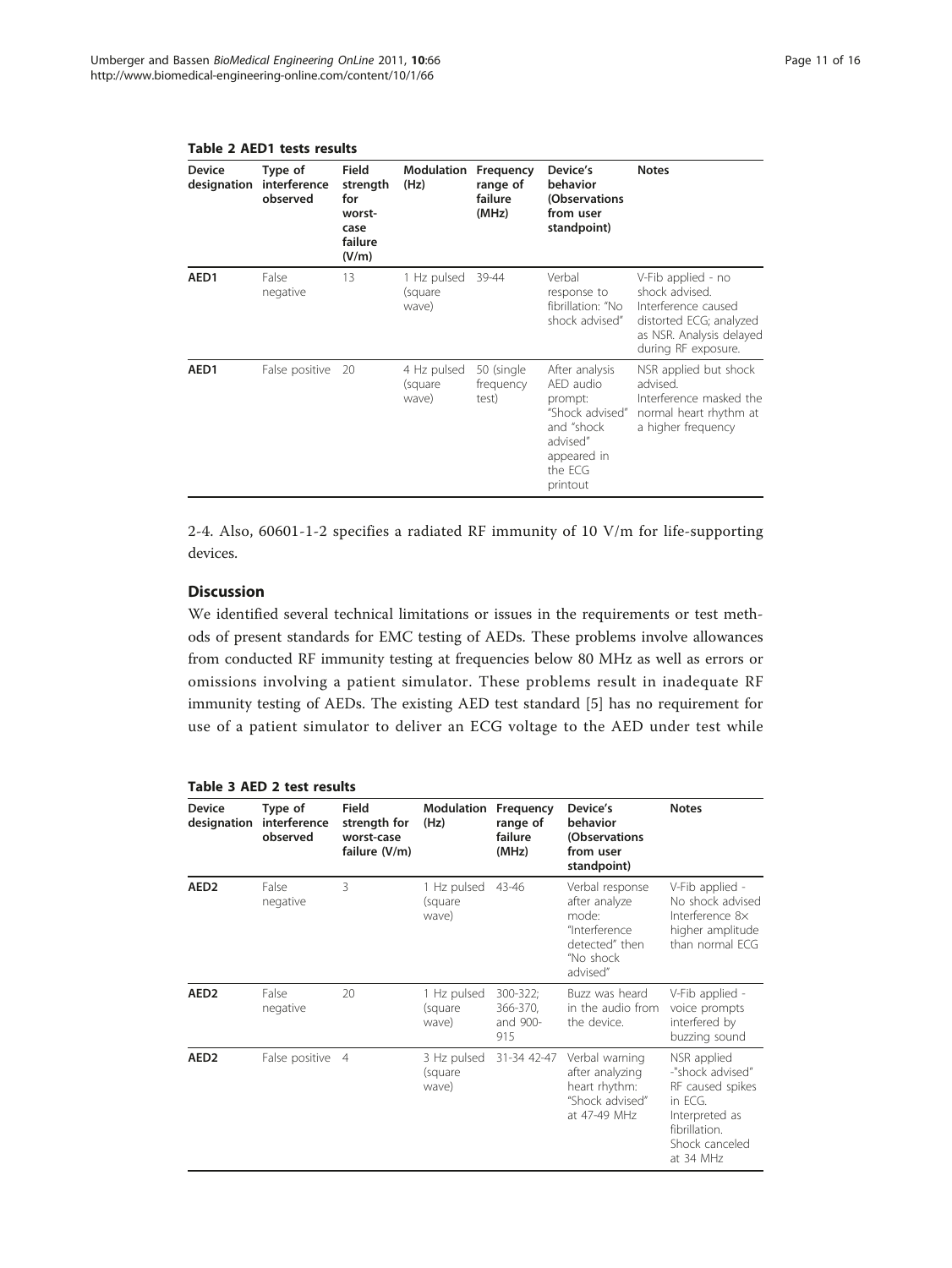| <b>Device</b><br>designation | Type of<br>interference<br>observed | Field<br>strength<br>for worst-<br>case<br>failure<br>(V/m) | Modulation                      | Frequency<br>range of<br>failure<br>(MHz) | Device's behavior<br>(Observations<br>from user<br>standpoint)                     | <b>Notes</b>                                                           |
|------------------------------|-------------------------------------|-------------------------------------------------------------|---------------------------------|-------------------------------------------|------------------------------------------------------------------------------------|------------------------------------------------------------------------|
| AED <sub>3</sub>             | False<br>negative                   | 20                                                          | 1 Hz pulsed<br>(square<br>wave) | $40 - 44$                                 | Verbal warnings:<br>"Check pads"<br>always resulted in<br>delayed analysis.        | VF applied -<br>check pads<br>warning<br>Distortion in<br>recorded ECG |
| AED <sub>3</sub>             | False<br>negative                   | 20                                                          | 1 Hz pulsed<br>(square<br>wave) | 30-80                                     | Verbal warning<br>from device:<br>"Press pads firmly<br>to patient's bare<br>skin" | Distortion in<br>recorded FCG                                          |

#### <span id="page-11-0"></span>Table 4 AED3 test results

undergoing EMC testing. This does not allow testing for proper operation of the AED (detection of NSR or V-fib and preparation to deliver a shock).

One problem is that the simulated patient load specified in IEC 60601-2-4 for use during radiated RF immunity tests is a 1 kΩ resistor in parallel with a 1  $\mu$ F capacitor. The problem we encountered was that none of the AEDs tested would recognize a 1 kΩ/1 μF load as a valid connection to a patient. Consequently, the AEDs would continue prompting the operator to attach the electrodes and would not operate properly. For this reason we used our AED patient simulator's internal 50  $\Omega$  load to allow the device to function normally. Therefore, we recommend changing the test requirement for radiated EMC immunity testing to require a 50  $\Omega$  load across the patient-connected electrodes plus the use of a patient simulator that delivers simulated cardiac electrical signals to the AED.

Another issue is the use of radiated vs. conducted immunity testing. Each of the patient leads of the AEDs we tested had lengths ranging from 90 to 132 cm. We found that this caused resonant conditions that made the AEDs most susceptible at frequencies below 80 MHz. Therefore we explored radiated immunity to frequencies as low as 30 MHz based on limits of our equipment. We exposed the device and its leads in a radiated field, aligned with the horizontally polarized electric field. Worst-case interference occurred below 80 MHz. The IEC standards 60601-1-2 and 60601-2-4 do not require radiated RF immunity testing below 80 MHz. Instead, direct injection testing is specified for these lower frequencies, coupling RF voltage and current onto cables or wires of the device under test. This is done using coupling networks or "coupling

| <b>Table 5 AED4 test results</b> |                                     |                                                             |                                 |                                           |                                                                                                                |                                                                               |  |  |
|----------------------------------|-------------------------------------|-------------------------------------------------------------|---------------------------------|-------------------------------------------|----------------------------------------------------------------------------------------------------------------|-------------------------------------------------------------------------------|--|--|
| <b>Device</b><br>designation     | Type of<br>interference<br>observed | <b>Field</b><br>strength for<br>worst-case<br>failure (V/m) | Modulation<br>(Hz)              | Frequency<br>range of<br>failure<br>(MHz) | Device's behavior<br>(Observations from<br>user standpoint)                                                    | <b>Notes</b>                                                                  |  |  |
| AED4                             | None                                | 20                                                          | 1 Hz pulsed<br>(square<br>wave) | No failures                               | No verbal warnings<br>heard during testing<br>at any frequency.<br>Device<br>recommended shock<br>as expected. | V-Fib applied<br>- No<br>interference<br>or waveform<br>distortion in<br>FCG. |  |  |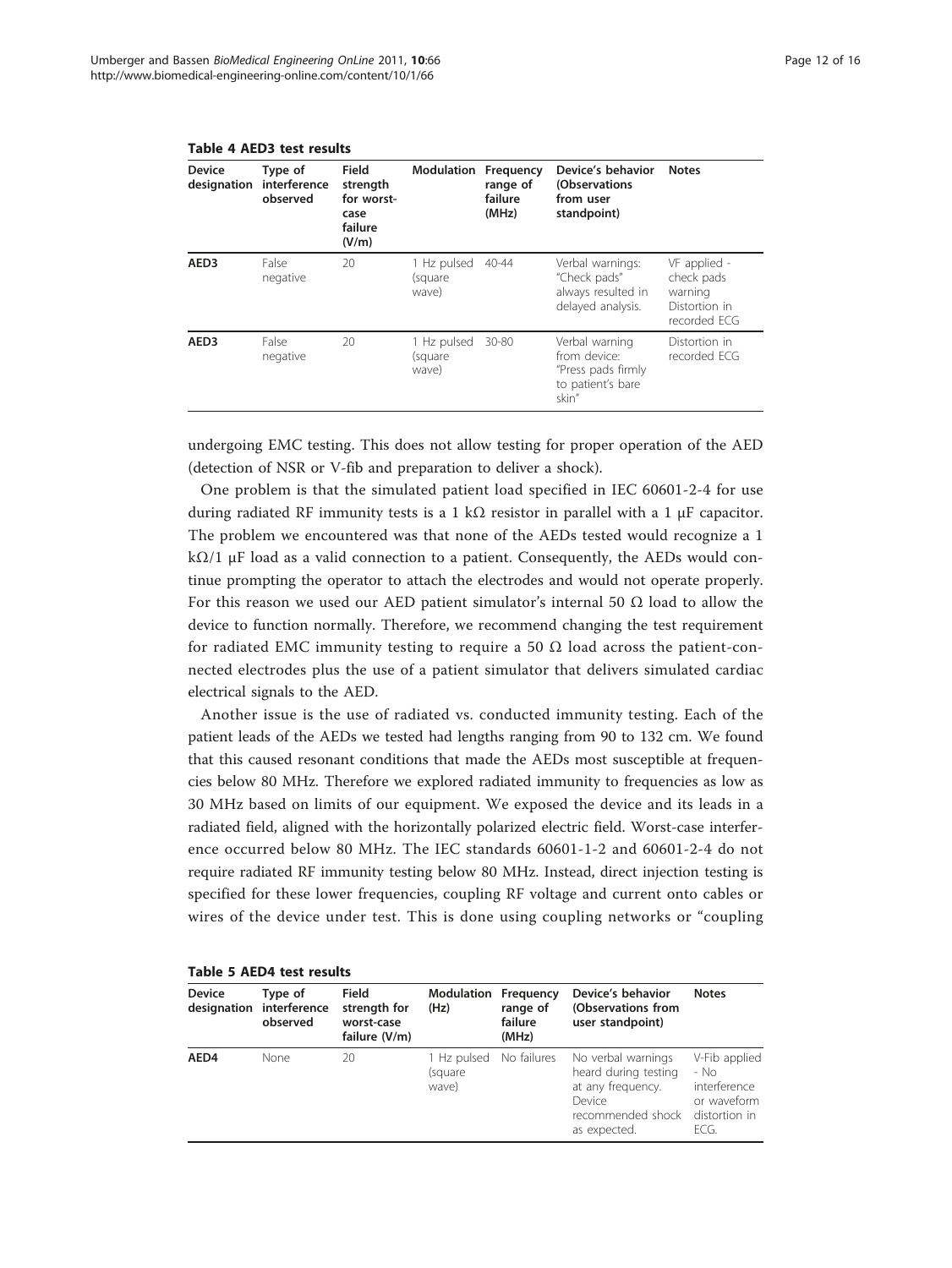| <b>Device</b>    | Type of<br>designation interference<br>observed | Field<br>strength for<br>worst-case<br>failure (V/m) | <b>Modulation Frequency</b><br>(Hz) | range of<br>failure<br>(MHz) | Device's<br>behavior<br>(Observations<br>from user<br>standpoint)                                                                                               | <b>Notes</b>                                                                                                |
|------------------|-------------------------------------------------|------------------------------------------------------|-------------------------------------|------------------------------|-----------------------------------------------------------------------------------------------------------------------------------------------------------------|-------------------------------------------------------------------------------------------------------------|
| AED <sub>5</sub> | False<br>negative                               | 20 V/m                                               | 1 Hz pulsed<br>(square<br>wave)     | 38-41<br>and<br>47-49        | Verbal warning<br>heard during RF<br>exposure while in<br>analyze mode:<br>"Stop all motion",<br>"No one should<br>touch the patient"<br>"shock not<br>advised" | V-Fib applied -<br>no shock<br>advised.<br>No waveform<br>distortion noted<br>in the recorded<br>waveforms. |

<span id="page-12-0"></span>Table 6 AED5 test results

clamps" [[8\]](#page-15-0) that inject signals into the leads by inductive, capacitive, or resistive means. The IEC 60601-2-4 standard calls for this type of test but only onto the input power cord. But, since AEDs are all battery powered and do not have external power input, they are excluded from conducted RF immunity testing below 80 MHz. We think that it is imperative that AEDs be tested for conducted RF immunity near the resonant frequencies of the patient-connected leads. We also think that correlation between radiated and conducted RF immunity testing should be established for these devices below 80 MHz.

We also developed a screening method to accelerate initial testing of AEDs by not requiring exposure of the AED under test for the entire duration of the lengthy analysis cycle of the AED. This analysis cycle is typically 20 - 200 s. We exposed each AED to 450 frequencies, but only for less than 3 s at each frequency, thereby reducing the test cycle for a single AED to a few hours instead of many hours or even days. This was done by reviewing stored ECG data for the presence of interference, after the test exposure was competed. The interfering frequencies were identified by correlating the time of day stamp on the ECG with the time of day data for RF frequencies in the control computer.

Regarding amplitude modulation of the RF signal that exposed the AEDs under test, the IEC 60601-1-2 standard (medical device EMC) requires 2 Hz sinusoidal modulation or the most relevant modulation for a device with specific vulnerable frequencies. The 60601-2-4 AED standard requires 5 Hz modulation in its EMC section. We used 100% amplitude modulation in the form of pulses rather than sinusoidal signals. These have more harmonic content, which is more likely to cause interference than sinusoidal AM. Pulse modulation also subjects AEDs to a more severe test, simulating newer digital modulation schemes, as is done in other cardiac device EMI tests [[10](#page-15-0)] and

| <b>Device</b>    | Type of<br>designation interference<br>observed | <b>Field</b><br>strength<br>for worst-<br>case failure<br>(V/m) | <b>Modulation Frequency</b><br>(Hz) | range of<br>failure<br>(MHz) | Device's<br>behavior<br>(Observations<br>from user<br>standpoint)     | <b>Notes</b>                                                                                      |
|------------------|-------------------------------------------------|-----------------------------------------------------------------|-------------------------------------|------------------------------|-----------------------------------------------------------------------|---------------------------------------------------------------------------------------------------|
| AED <sub>6</sub> | No failures                                     | 20                                                              | 1 Hz pulsed<br>(square<br>wave)     | None                         | No verbal<br>warnings heard<br>during testing<br>at any<br>frequency. | This device only<br>provides short ECG<br>records. Insufficient<br>data to fully evaluate<br>ECG. |

|  |  |  |  | Table 7 AED6 test results |
|--|--|--|--|---------------------------|
|--|--|--|--|---------------------------|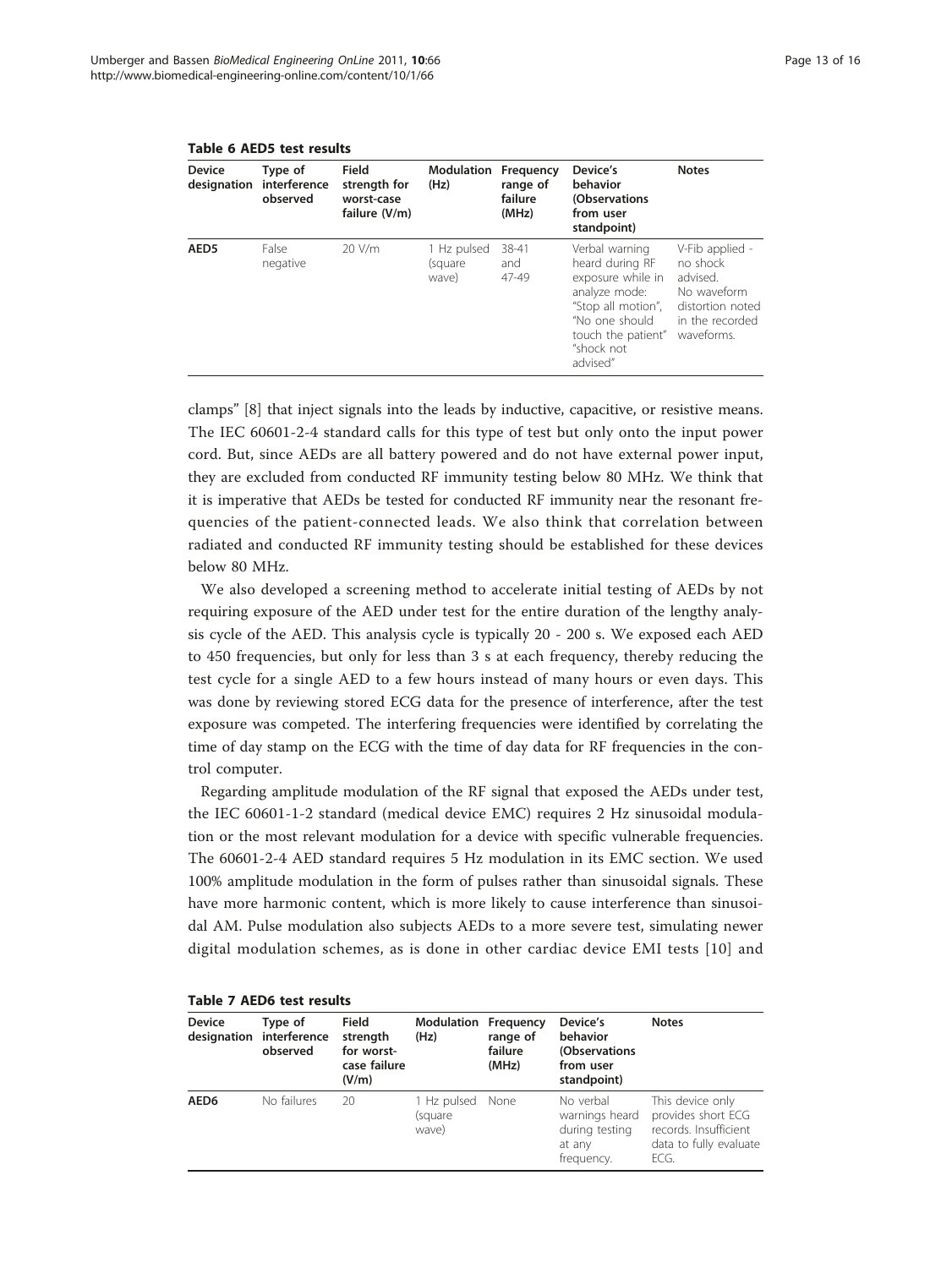| <b>Device</b><br>designation | Type of<br>interference<br>observed | Field<br>strength for<br>worst-case<br>failure (V/m) | Modulation<br>(Hz)              | Frequency<br>range of<br>failure<br>(MHz) | Device's behavior<br>(Observations from<br>user standpoint)                        | <b>Notes</b>                                                                                        |
|------------------------------|-------------------------------------|------------------------------------------------------|---------------------------------|-------------------------------------------|------------------------------------------------------------------------------------|-----------------------------------------------------------------------------------------------------|
| AED7                         | False<br>negative                   | 16                                                   | 1 Hz pulsed<br>(square<br>wave) | 38-43                                     | Voice prompt- "check<br>electrode pads". Flat<br>line for ECG displayed<br>on LCD; | V-Fib<br>Applied<br>-No shock<br>advised<br>FCG.<br>printout<br>garbled<br>"Pads off"<br>annotation |

<span id="page-13-0"></span>Table 8 AED7 test results

other non-medical EMI standards [[2\]](#page-14-0). We used 1 - 4 Hz modulation in the preliminary tests. When we saw interference effects with 1 Hz and 3 Hz signals, we decided to use these in our final tests. Our use of 1 Hz is a good test of an AED's correct response to NSR (1 Hz). The 5 Hz AM modulation requirement of the 60601-2-4 standard was not used. The 3 Hz square wave modulation contains substantial 6 Hz and higher frequency harmonics that we found induced more failures related to V-Fib than modulation at higher frequencies.

# Conclusions

During testing of seven AEDs from each of the major manufacturers of AEDs sold in the U.S. we identified limitations with the applicable international standards and potential problems with the devices. After we corrected the problem for EMI testing by using a 50  $\Omega$  patient simulating load impedance (instead of the 1 k $\Omega/1$  μF impedance) we found that all AEDs were operational, but most AEDs were susceptible to radiated RF interference at certain frequencies and modulations. Interference occurred primarily in the 30 - 80 MHz range with the RF signal amplitude modulated at 1 and 3 Hz with pulses. The RF field strengths causing interference ranged from 3 to 20 V/ m. This was problematic with respect to the existing IEC medical device EMC and defibrillator standards. This is because they exclude any and all EMC testing of battery-only operated AEDs at frequencies below 80 MHz. Therefore, we recommend that modifications be made to the IEC 60601-2-4 cardiac defibrillator standard to correct two problems we encountered.

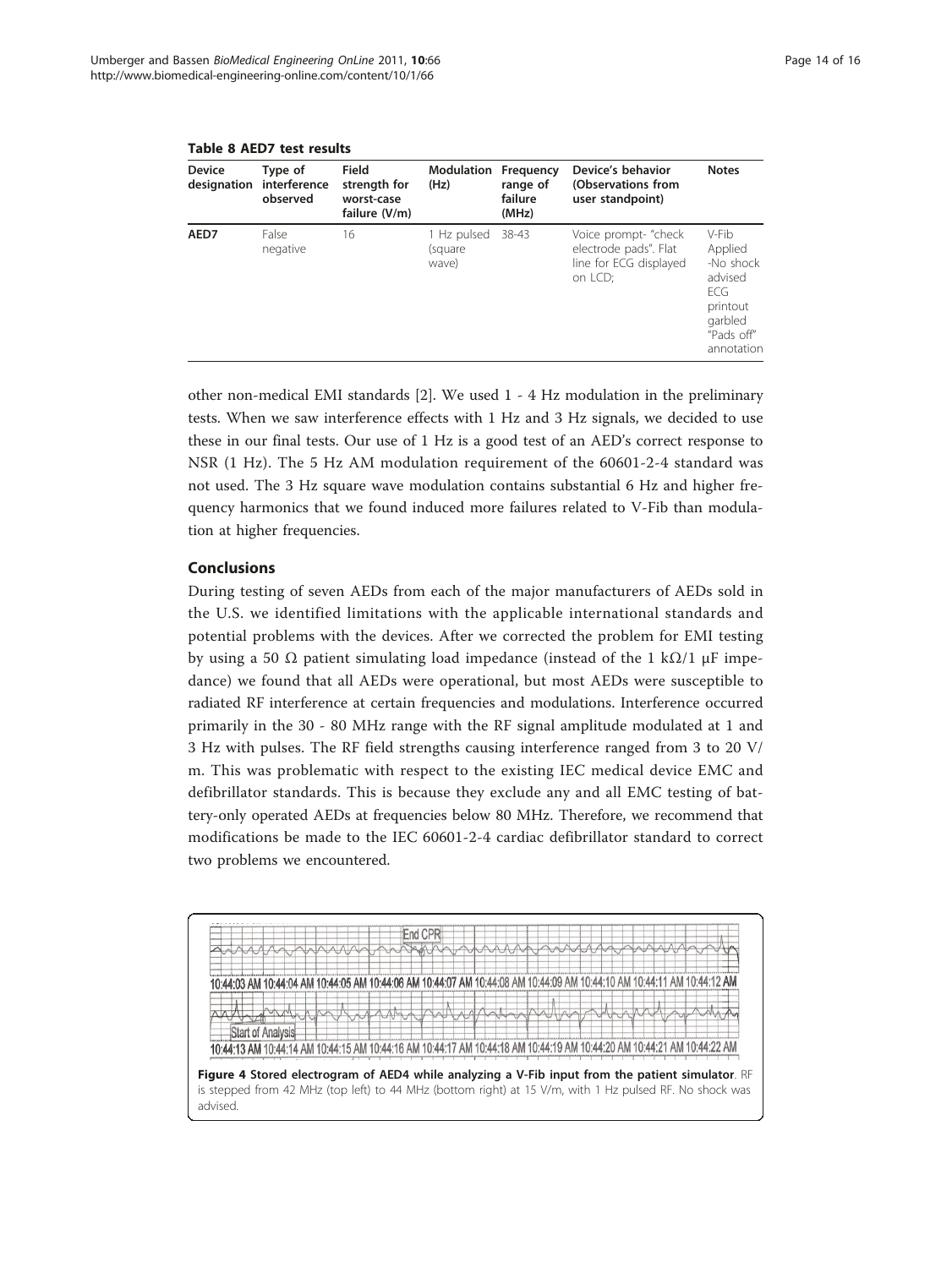<span id="page-14-0"></span>First, we recommend that for EMC testing with radiated RF electromagnetic fields, the patient leads of the AED under test should be connected to an active patient simulator with a patient load impedance of 50  $\Omega$  rather than 1 k $\Omega/1$  µF specified in IEC 60601-2-4 standard. A patient simulator should deliver simulated V-Fib and NSR waveforms to the AED's patient leads. Secondly, we recommend that in addition to conducted immunity testing below 80 MHz, radiated RF immunity testing of AEDs should be performed with the patient-connected leads fully extended and aligned with the incident E-field. This radiated immunity testing should be done with a lower limit of 30 MHz rather than 80 MHz.

Much attention is already given to increasing the upper frequency limit of radiated RF immunity testing due to increased spectrum utilization in those ranges. The same attention should be given to the lower frequencies (27 - 80 MHz) for RF immunity due to the effects we observed, plus the prevalence of sources in this range. Sources in this range include hand-held amateur (HAM) radios authorized for use at 50 MHz, and the Industrial Scientific and Medical (ISM) bands at 27.12 MHz and 40.68 MHz for sources in the US and elsewhere. Radio Controlled Vehicles such as model airplanes and cars utilize handheld transmitters in the 27 MHz and 49 - 50 MHz bands. Certain marine band radios operate below 50 MHz. In addition, new EM emitters are constantly emerging as the RF spectrum becomes more crowded and the lower frequency range might become more commonly used, especially in the minimally-regulated ISM bands.

In the future we intend to replace our patient simulator that is controlled by wires with a saline patient simulator with non-metallic fiber-optically linked control cables. The simulator should generate either an NSR or a V-Fib waveform that can be remotely switched while RF exposure is performed. This will further improve the accuracy of our measurements of the effects of the leads and the body of a patient on EMI of an AED. Injected (conducted) RF immunity testing below 80 MHz should be explored for correlation with radiated RF immunity testing.

#### Acknowledgements

The authors wish to acknowledge assistance provided by Dr. Chao Wu who developed the LabView program for control of the instrumentation and Dr. Victor Krauthamer for providing expert guidance relating to AEDs, and AED standards.

#### Author details

<sup>1</sup>Fort Worth, TX 76052, USA. <sup>2</sup>Office of Science and Engineering Laboratories, U.S. Food and Drug Administration, 10903 New Hampshire Ave., Silver Spring MD, 20903, USA.

#### Authors' contributions

KU planned and carried out the measurements, participated in the data analysis and drafted the manuscript. HB conceived of the study, planned the measurements, participated in the study's design and shared in drafting the manuscript. All authors read and approved the final manuscript.

#### Competing interests

The authors declare that they have no competing interests.

The mention of commercial products, their sources, or their use in connection with material reported herein is not to be construed as either an actual or implied endorsement of such products by the U.S. Department of Health and Human Services.

Received: 27 June 2011 Accepted: 29 July 2011 Published: 29 July 2011

#### References

- 1. Zipes D, Hein J, Wellins J: [Sudden Cardiac Death.](http://www.ncbi.nlm.nih.gov/pubmed/9826323?dopt=Abstract) Circulation 1998, 98:2334-2351.
- 2. MIL-STD 461F DOD: Requirements for the control of electromagnetic interference characteristics of subsystems and equipment. U.S Dept. of Defense; 2007.